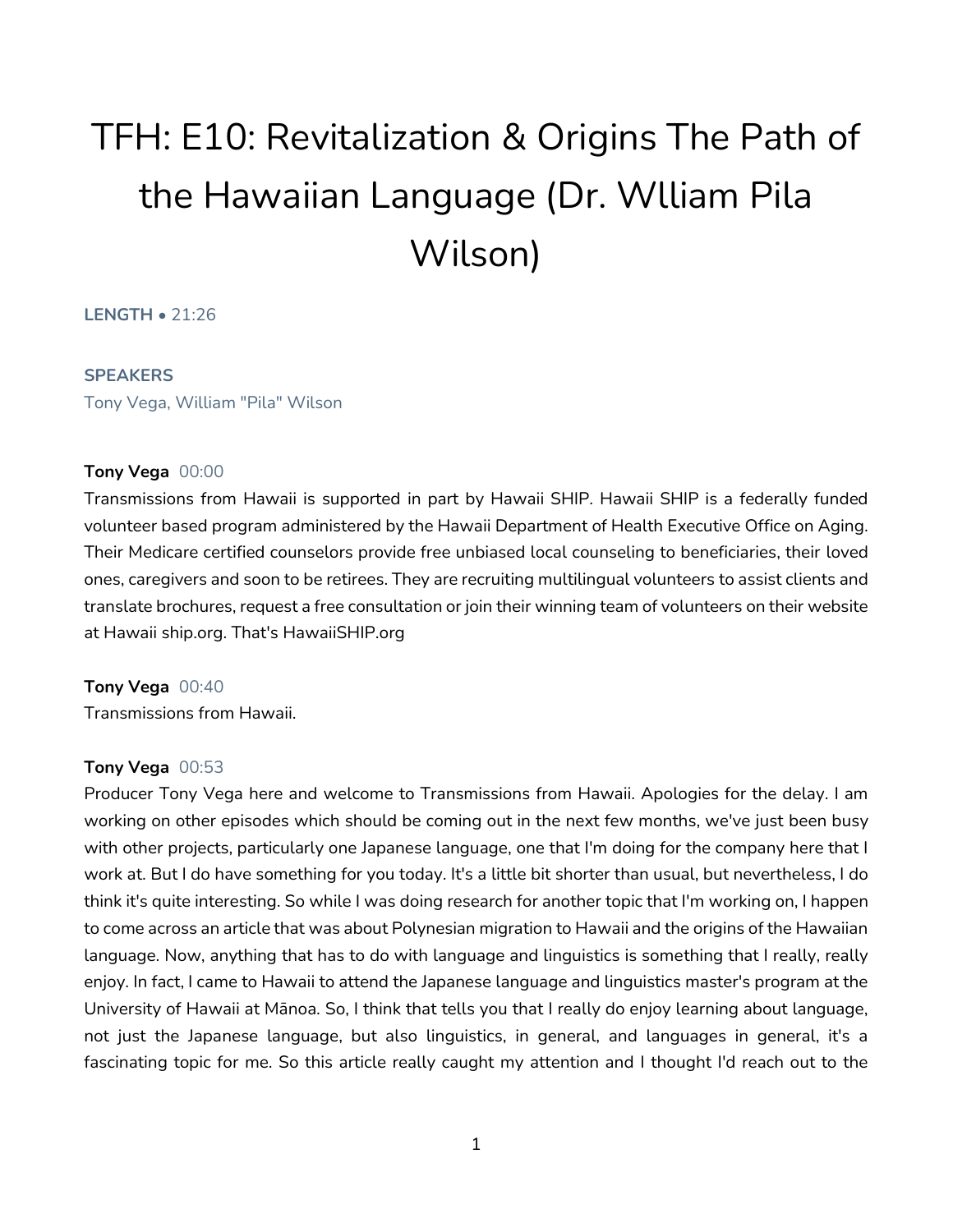person behind the research that this article was about. His name is Dr. William Wilson, also known as Pila and he is a professor at the University of Hawaii Hilo.

#### **William "Pila" Wilson** 02:10

I'm a professor, a full professor, at the University of Hawaii at Hilo in the Hawaiian language college Ka Haka 'Ula O Ke'elikōlani. Our College was established by the state legislature to address the official status of the Hawaiian language in Hawaii. We provide teachers for the Hawaiian immersion schools, curriculum materials, we have a laboratory school, preschool through grade 12, total Hawaii medium school. We teach through the medium of Hawaiian and operate our college through Hawaiian at the university all the way to the PhD. So, that's basically my professional background right now. On a personal level, I'm married to a native Hawaiian woman, I'm not native Hawaiian myself. Her name is Kauanoe Kamana. She's also a professor at our college. She's the director of our laboratory school programs and is, as her main office at Nāwahīokalani'ōpu'u Laboratory School. Our two children were raised speaking only Hawaiian in the home and graduated from the laboratory school. So I'm deeply involved in the Hawaiian language revitalization efforts of the state of Hawaii.

#### **Tony Vega** 03:27

Hmm, yeah. I mean, yesterday, I was watching a presentation that you and your wife did in, I believe it was, Alaska. And it was like a hour and a half, something like that, presentation, very interesting on the whole immersion program and all that, that you just mentioned, that was really, really interesting stuff. So I was wondering, can you tell me a little bit about how you became interested in the Hawaiian language and decided to become so involved with it? Could you tell me a little bit about kind of the the origins of your story?

# **William "Pila" Wilson** 04:02

Sure. I was born in Honolulu in 1950, a while back. My parents came to Hawaii during World War II from Kansas, because of the war, and then they settled here in Hawaii. I was born here. However, when I was 10, my father moved us to Europe to, he opened a business in, in Europe. And so I had kind of a shock of going someplace really different and also learning about languages. And when I was a child in Europe, they'd asked me where I was from and what language was spoken in Hawaii, and that's when I first kind of started thinking about learning the Hawaiian language. After Europe, we also moved to the Midwest where my parents are from, and I discovered languages there, I didn't know that my own grandmother was a speaker of German and I was.. We moved around a lot, I encountered Spanish, I also lived near American Indian areas in Oklahoma. And then, before I, my last year of high school, moved back to Hawaii, and I'd already started trying to teach myself Hawaiian, and I took it in high school. But I was going to be a biologist, and after I took Hawaiian and decided on University of Hawaii, and gradually moved into linguistics. My wife was also learning Hawaiian as a second language,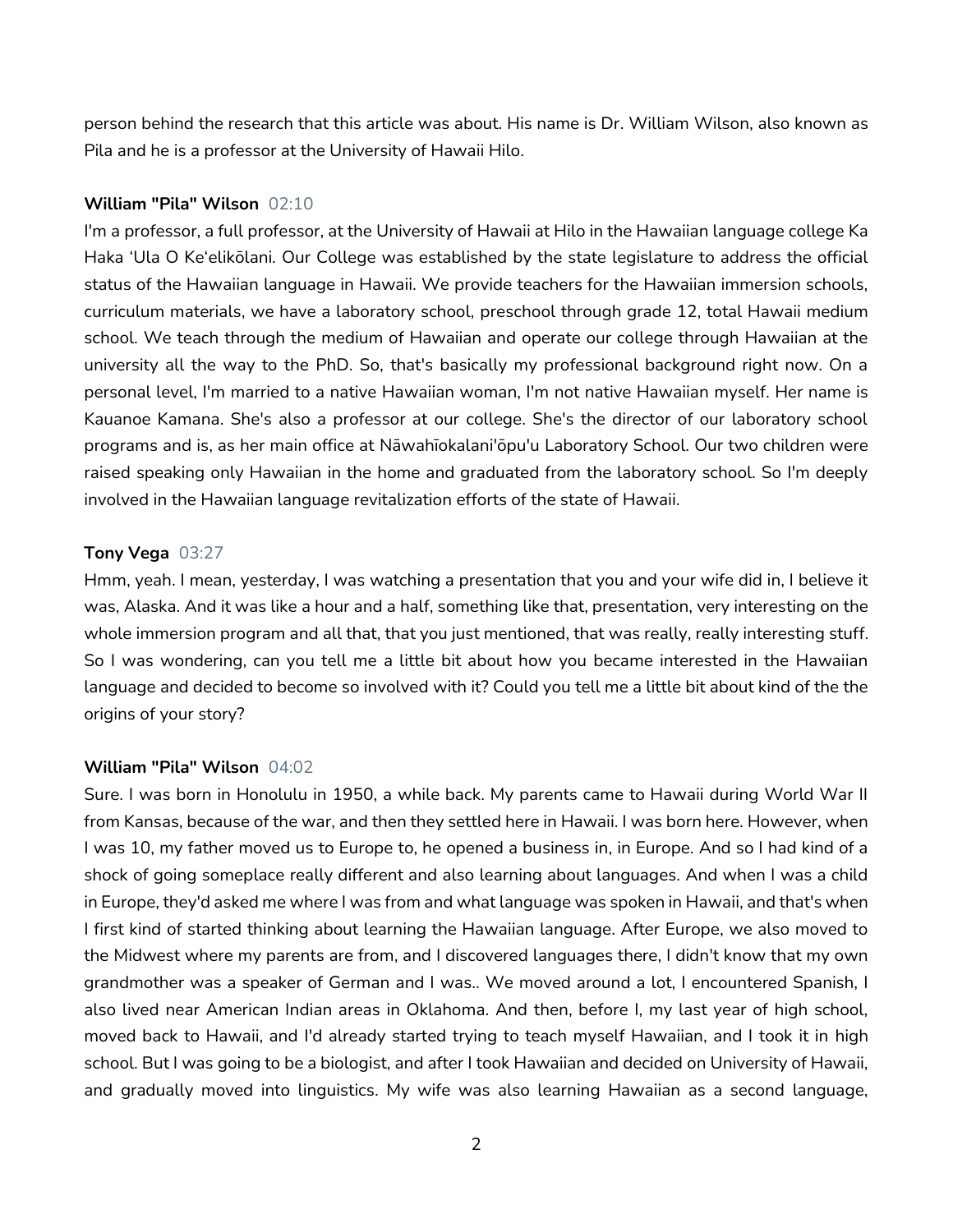although her own parents and grandparents all spoke Hawaiian. And we, we kind of got married. And rather than doing what my father had suggested, be a biologist and work for the sugar plantations, which that was like a premier job, I went into linguistics. And when I got married, I worked for the State Archives as a Hawaiian translator, and was recruited by the University of Hawaii at Hilo to start a Hawaiian studies program in UH Hilo. And the idea was that the program would be taught through the medium of Hawaiian and that was based on my experience of living in Europe, where they actually use their languages as the language of education. So that's how we started our Hawaiian Studies program through Hawaiian and eventually grew into a college and all the Hawaii language schools and all. We went through a lot of things, we had to change a lot of laws and policies in the state, especially to get this thing going.

## **Tony Vega** 06:42

Wow. Um, so what was it like trying to learn Hawaiian back then? Because I mean, because of you and many other people, you know, there's these immersion programs, there's so many more resources these days, of course, but back then, I imagine, it was much more difficult.

# **William "Pila" Wilson** 06:58

Right. In our time, the Hawaiian language wasn't really used. In the Hawaiian language class, you learned to say certain things, but the teacher spoke in English. And it was a lot of reading and writing and it had not developed very much because people weren't very knowledgeable of how Hawaii worked and was put together. However, at the very end of my time taking Hawaii at the university, at Mānoa, our teacher, Larry Kimora, started a Hawaiian language radio program with elders Kupuna, and I was the driver, helped him pick up the Kupuna to be on the program. And that's when we really started using Hawaiian, when we interacted with those community people.

## **Tony Vega** 07:48

Oh, wow. Huh. And then, when was it that you started working on the immersion program? How was that?

## **William "Pila" Wilson** 07:59

Well, as I said, when we started our program at UH Hilo, we did this radical thing of teaching our coin studies courses through Hawaiian, and our Hawaiian language courses to Hawaiian. And so that was kind of the beginning of it. But then, my wife and I decided we would speak only Hawaiian to our children, we had children, and we, and our teacher, Larry Kimora, and some other teachers started the Aha Pūnana Leo nonprofit to start employing immersion in preschools for Hawaiian speaking children and others who wanted to learn it. That was 1983 that we did.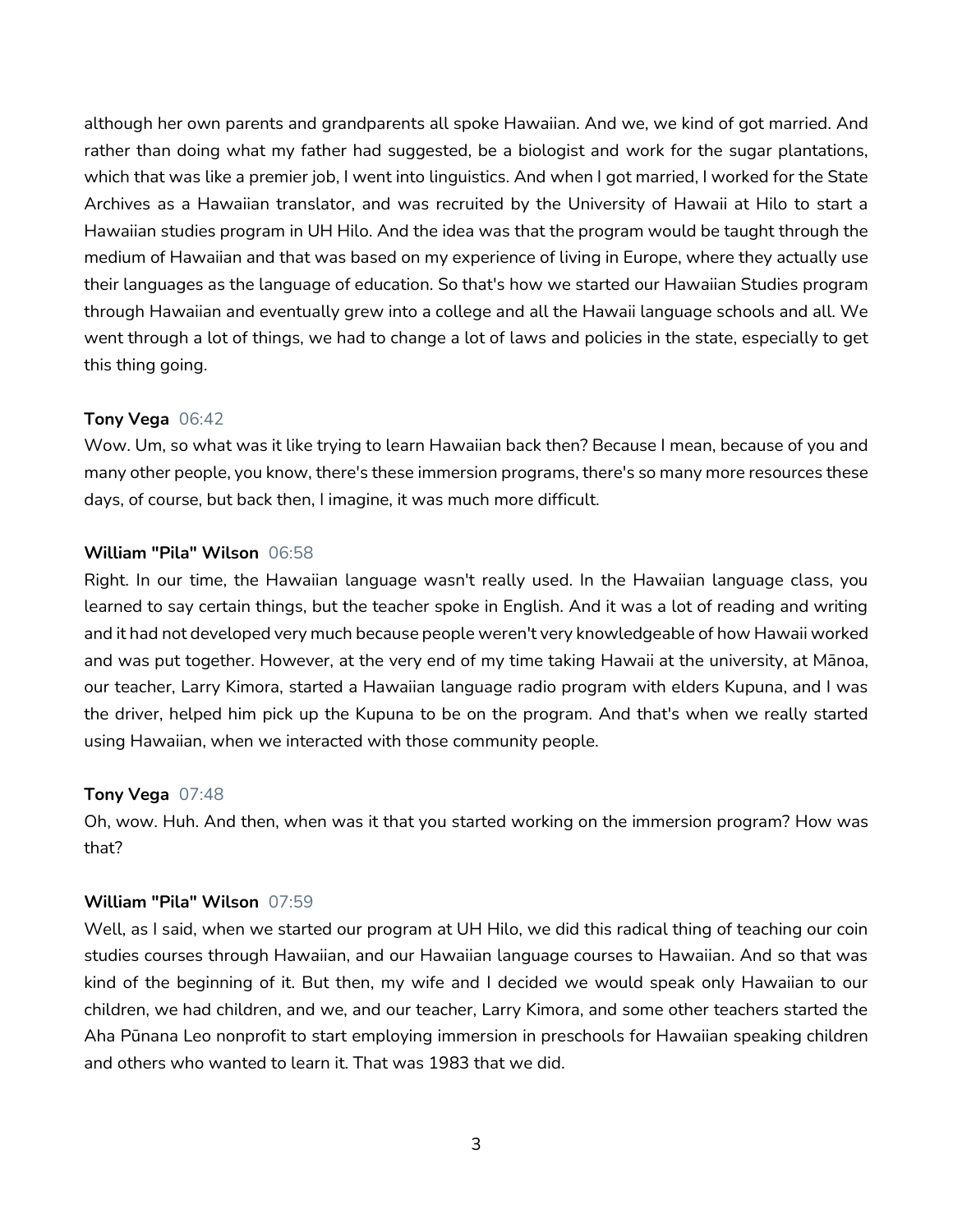#### **Tony Vega** 08:40

Gotcha. Okay. So what about your your research in linguistics, because like, when I was reading about, you know, the recent journal article, you know, I saw that originally, like this, or, you were doing research into the origins of the Hawaiian language back in the 80s, I think, like in 1985, or something like that, you, you had proposed this idea, but was that something you were like, the history, or the, the origins of the language? Is that, was that kind of your, your area of research or what were you looking into that back then?

#### **William "Pila" Wilson** 09:16

Oh okay, so again, my real interest is in the Hawaiian language, learning it for myself, and then discovering that it was endangered, and, and all of that. But nobody knew much about it, so I thought maybe linguistics would help. And then when I got into linguistics, most of it was very theoretical and non applied. So that's the best area to go into was Historical Linguistics when you really learned all the different structures of individual languages. So I went into Historical Linguistics and so that's where I got my PhD, in Historical Linguistics at the University of Hawaii at Mānoa. And my PhD was on possessives, or like my/your/his/hers. And they're very complicated in Hawaiian and also in other Polynesian languages, so my focus was on the history of the development of these possessors. And in doing so, I discovered that there's these tiny little atolls of the Solomon Islands called the northern outliers that had very similar possessives and pronoun systems to Hawaiian, and other eastern Polynesian languages, as they're called. And that's when I first got the idea that maybe the standard idea that East Polynesia, including Hawaii, came directly from Samoa. And that's what research is talking about.

## **Tony Vega** 10:53

Okay, so you propose this back then, and then,.. so the common understanding was that, I guess, people migrated from Samoa and, of course, brought the language along with them to Hawaii, is that correct?!

# **William "Pila" Wilson** 11:12

A little bit more complicated. They came from Samoa and went into what is called Eastern Polynesia, which is like, Tahiti maybe, people might have heard of the Cook Islands, or Marquesas Islands, and then came to Hawaii. However, all of the Eastern Polynesian languages are very closely related and so, the basic idea of moving from Samoa into eastern Polynesia. And my, my theory that has a lot of support now is that instead of coming directly from Samoa, they went to these outlier Islands to the west, and they came up along these little atolls, and then came into eastern Polynesia through these, now uninhabited, islands called Phoenix and Line Islands, which are directly south of Hawaii.

**Tony Vega** 12:10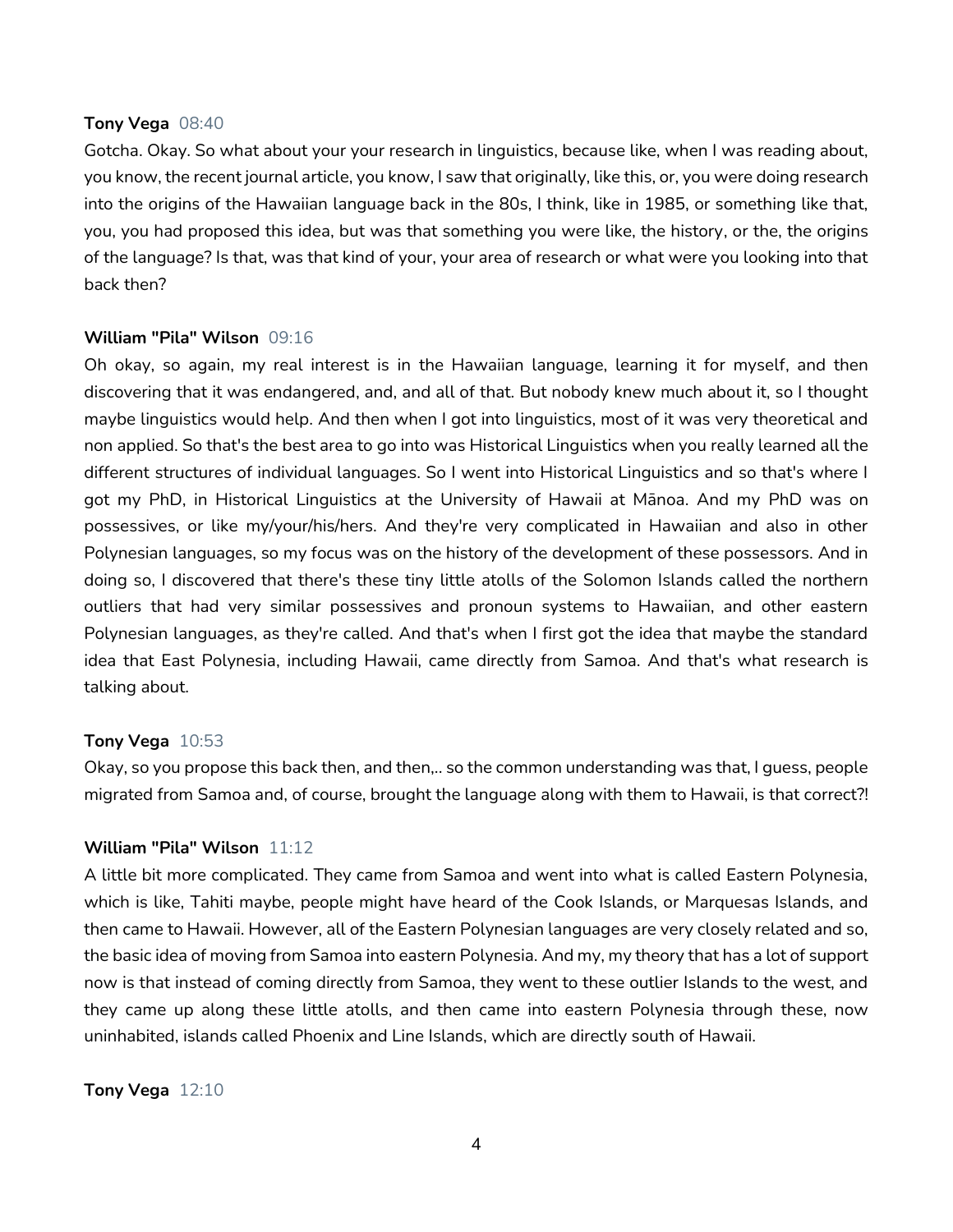Oh okay. But at the time, people were not very receptive to this idea. And by "the time", I mean, like, when, I guess 1985, is that correct?

## **William "Pila" Wilson** 12:22

Yeah, I finished my PhD in 1982. And then it was published. And then people didn't pay much attention to it, it was just kind of like a footnote, and I spent all my time working on Hawaiian language revitalization. And then towards the end of the, or the beginning of the next century, I started to go back, because we finally had our high school graduation, we got a PhD going, and so then I decided to start publishing in linguistics again and I started collecting data in support of this proposal. And, to my surprise, nobody really paid much attention, so then I did another article, another article and another, and built up a volume of over 200 what they're called, "innovations," that show the practice of this theory. And I've been invited to be the keynote presenter for the Oceanic Linguistics conference in Tahiti in this coming fall to explain this theory in more detail to those who are not directly involved in, just Polynesian but in the languages of the Pacific Ocean, in general.

#### **Tony Vega** 13:43

Hmm, that's really interesting. So it's, basically I mean, I guess possessives is one aspect of this, but basically, you're looking at kind of these little features in the language, and then kind of trying to build a timeline through that, is that kind of the general idea?

#### **William "Pila" Wilson** 14:02

Exactly. So languages are always changing. And so when you have a change in language, it's called an innovation, it's something new, and that innovation will be carried down to the next generation, next generation until there's a new innovation so you can tell what people, who are, who's related to who, by these innovations. For instance, in human beings, that's very similar to biology. So in biology, if, you know, like, let's use dogs rather than people, so if dogs have suddenly have curly hair, one born with curly hair, then it's children or it's puppies will have curly hair, and you'll be able to tell they're the same breed of dogs based on their curly hair. That's an innovation where before they had straight hair. So languages do the same thing, so we have new words and.. Similar to English, English. originally came from an ancient Germanic language, and we have lots of words in English that are related to German like hand and in German we say hand, we say 5, they say fünf with an F. Originally that F was a P. So like, I can't think of the law to put No, let but anyway, so I could do it with examples from Hawaiian, but I wasn't really prepared to go into the super details of this where something that people would know. But I'll give an example of - some people in Hawaii may know this thing called ha'uke'uke, it's these purple sea urchins that are on the rocks. So the H, there was originally a P and a V, in of actually a V in Samoan, and they still have a V. But in the Outlier languages, it changed to an F, and then F changed to an H. And so we know that the progression from F to H that Hawaii had to go through an F, and other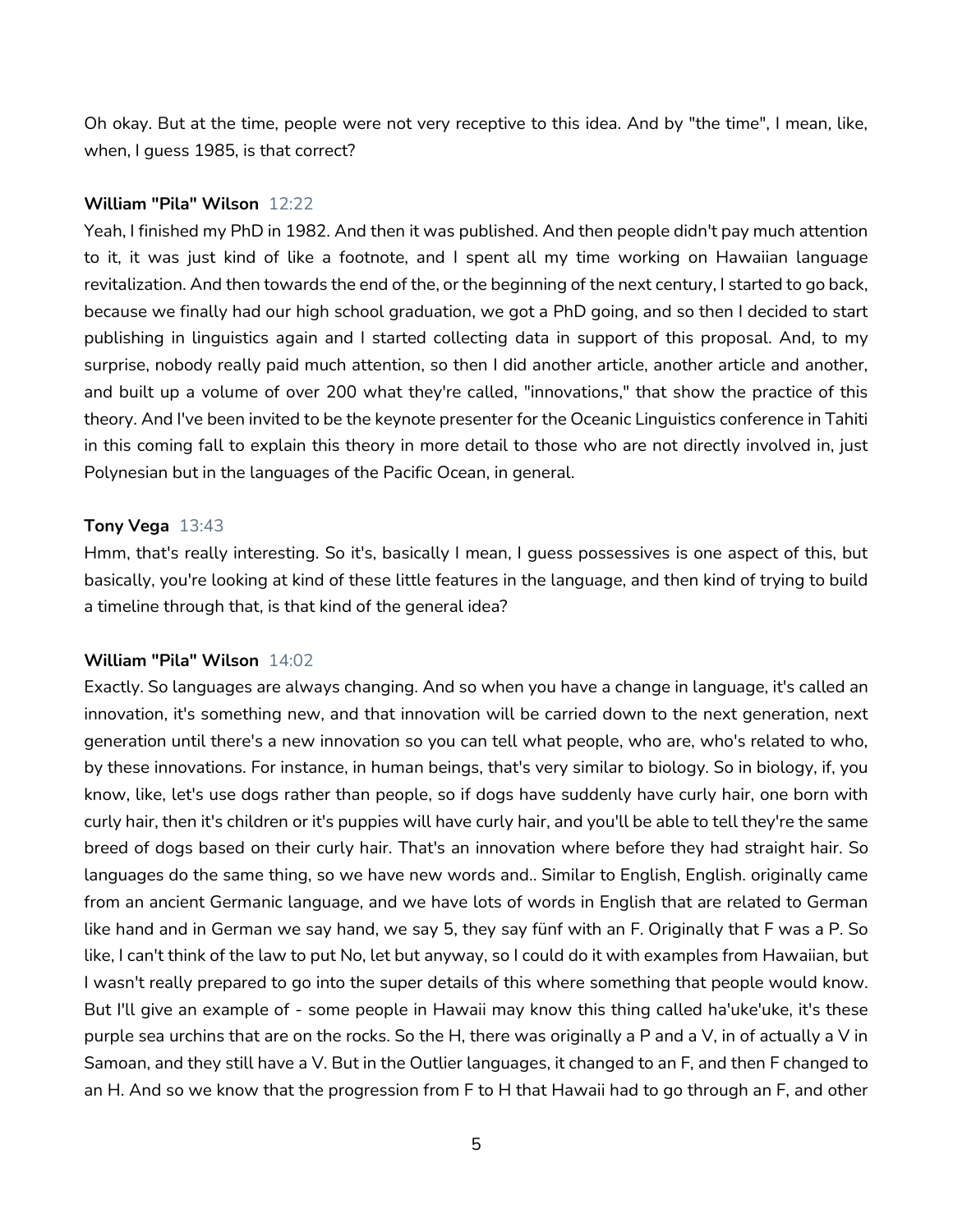languages like patient have an F. So we know that Hawaiian is connected to Tahitian and outlier languages rather than Samoan because of that change to F and H. That's a little complicated, I think, for a lot of people, but that's basically it you're change- chasing these changes, and you can chase changes to biology, and you can chase, trace changes to language.

## **Tony Vega** 16:44

Yeah, it's these.. one, one aspect of this, for my understanding at least is that, there's a, there's a, you see this across many languages, certain sounds in the mouth just tend to transition into other sounds in the mouth, just based on where exactly it's being pronounced and things like that, right.

**William "Pila" Wilson** 17:06

Exactly.

## **Tony Vega** 17:07

Okay, like if like you were saying, like Ps and Bs, and kind of the way you say it is kind of similar, so there's this kind of natural tendency for it to transition into something else.

# **William "Pila" Wilson** 17:17

Exactly. And so.. But there's also things where people will change an entire word, where they formerly had used one word, and then they use a new word for something. So then you can see that new word is shared among people. So one of the words that I've traced is the word for brother and sister in law, and it's completely changed in East Polynesian, so you can see that these are related languages. So the whole idea of change is also a way to trace your genealogy.

## **Tony Vega** 18:00

Hmm. Interesting. So, okay, so you, you, you, you do this research in the 80s and nobody really pays attention, and then now you come back to it, and you, you publish multiple papers, and finally people are starting to go like, "hey, there's something here!" How do you feel like, what did you think? Did you, did you get it, was there a certain moment where you go like, "Oh, wow, like people are actually paying attention this time". Was, can you tell me anything about like this, revisiting this and how it's been going?

## **William "Pila" Wilson** 18:34

Well, it's, you know, it's anybody who's doing something like a puzzle, because history, history is a puzzle, so you feel good about discovering the puzzle on your own and then when other people verify that you're, you've solved the puzzle, it is gratifying. But for me, it's kind of like a hobby. The most important thing for me is the revitalization of the Hawaiian language. And looking at these other